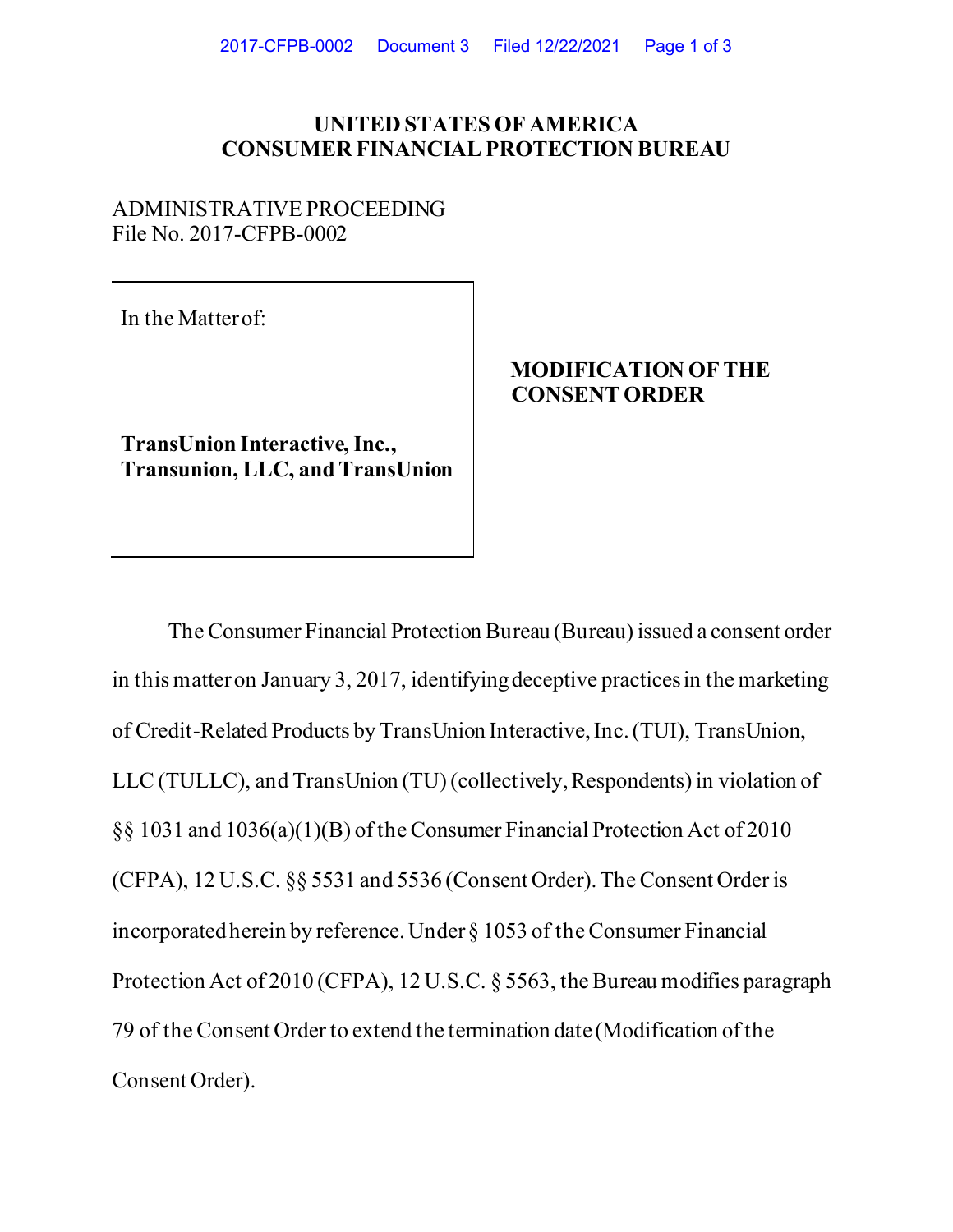### **I.**

## **Jurisdiction**

1. The Bureau has jurisdiction over this matter under §§ 1053 and 1055 of the CFPA, 12 U.S.C. §§ 5563, 5565.

# **II.**

## **Stipulation**

2. Respondents have executed a "Stipulation and Consent to the Issuance of the Modification of Consent Order," dated December 16, 2021 (Stipulation), which is incorporated by reference and is accepted by the Bureau. By this Stipulation, Respondents haveconsented to the issuance of this Modification of theConsent Order by the Bureau under § 1053 of the CFPA, 12 U.S.C. § 5563. Respondents admit the facts necessary to establish the Bureau's jurisdiction over Respondents and the subject matter of this action.

### **III.**

#### **Administrative Provision**

3. Paragraph 79 of the Consent Order is modified to read:

This Consent Order will terminate on April 3, 2022, or 5 years from the most recent date that the Bureau initiates an action before April 3, 2022 alleging any violation of the Consent Order by Respondents